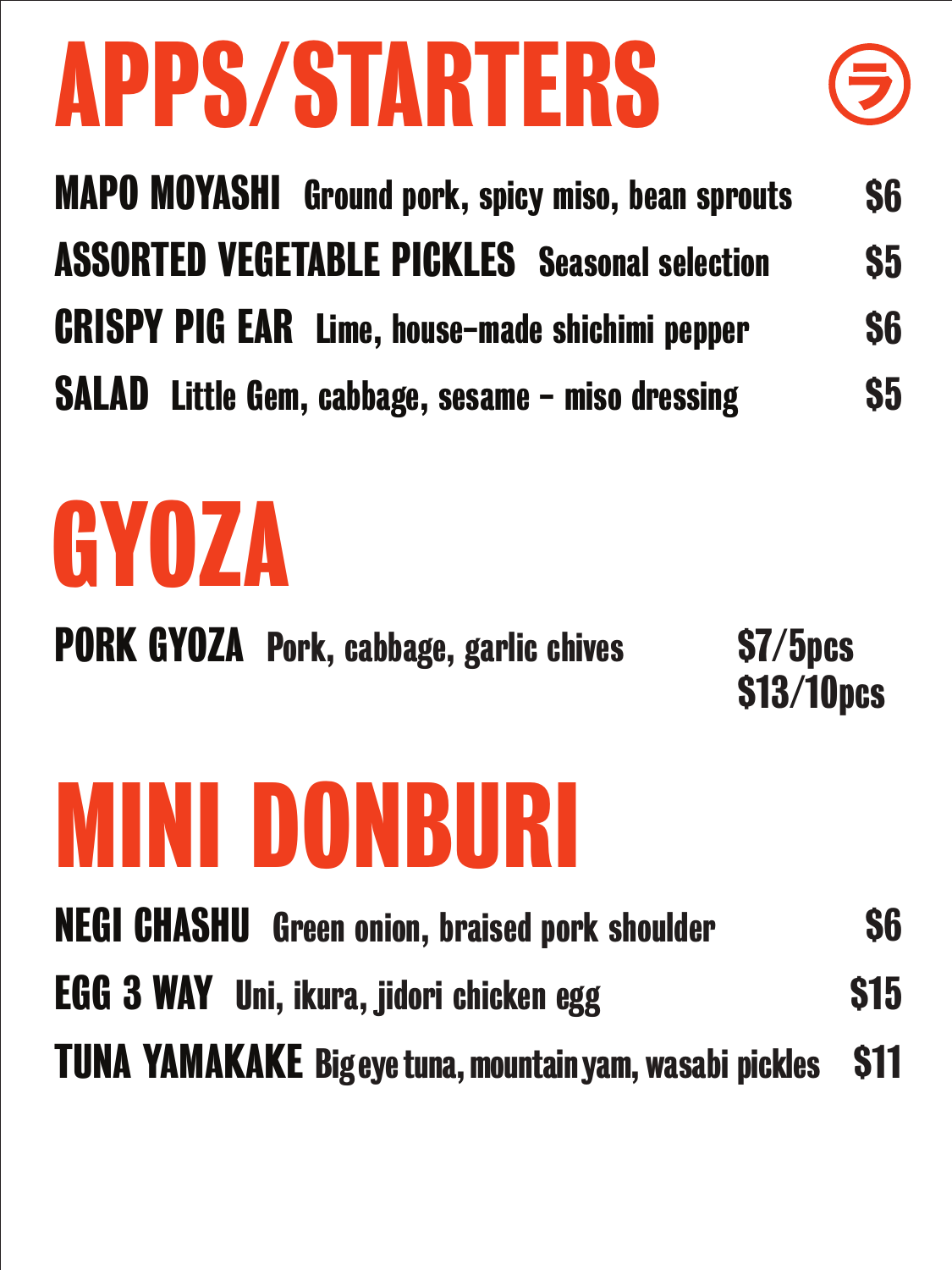# DRINKS



## ASAHI, OSAKA COEDO KYARA INDIA PALE LAGER FORT POINT VILLAGER IPA FORT POINT WESTFALIA RED ALE BEER + SHOT (ASAHI + SUZUME)

#### COLD BREW COFFEE (NITROGEN TAP) OI-OCHA CAN RAMUNE **CALPICO**

GLASS/PITCHER

### ASAHI BLACK LAGER \$8 GOLDEN STATE CIDER S8

\$7/27 \$8/40 \$7/27 \$7/27 \$10

DRAFT BEER

# NON ALCOHOLIC

COKE, DIET COKE, SPRITE, GINGER ALE

8oz/\$5 **\$3 \$3 \$3** \$2

BOTTLE BEER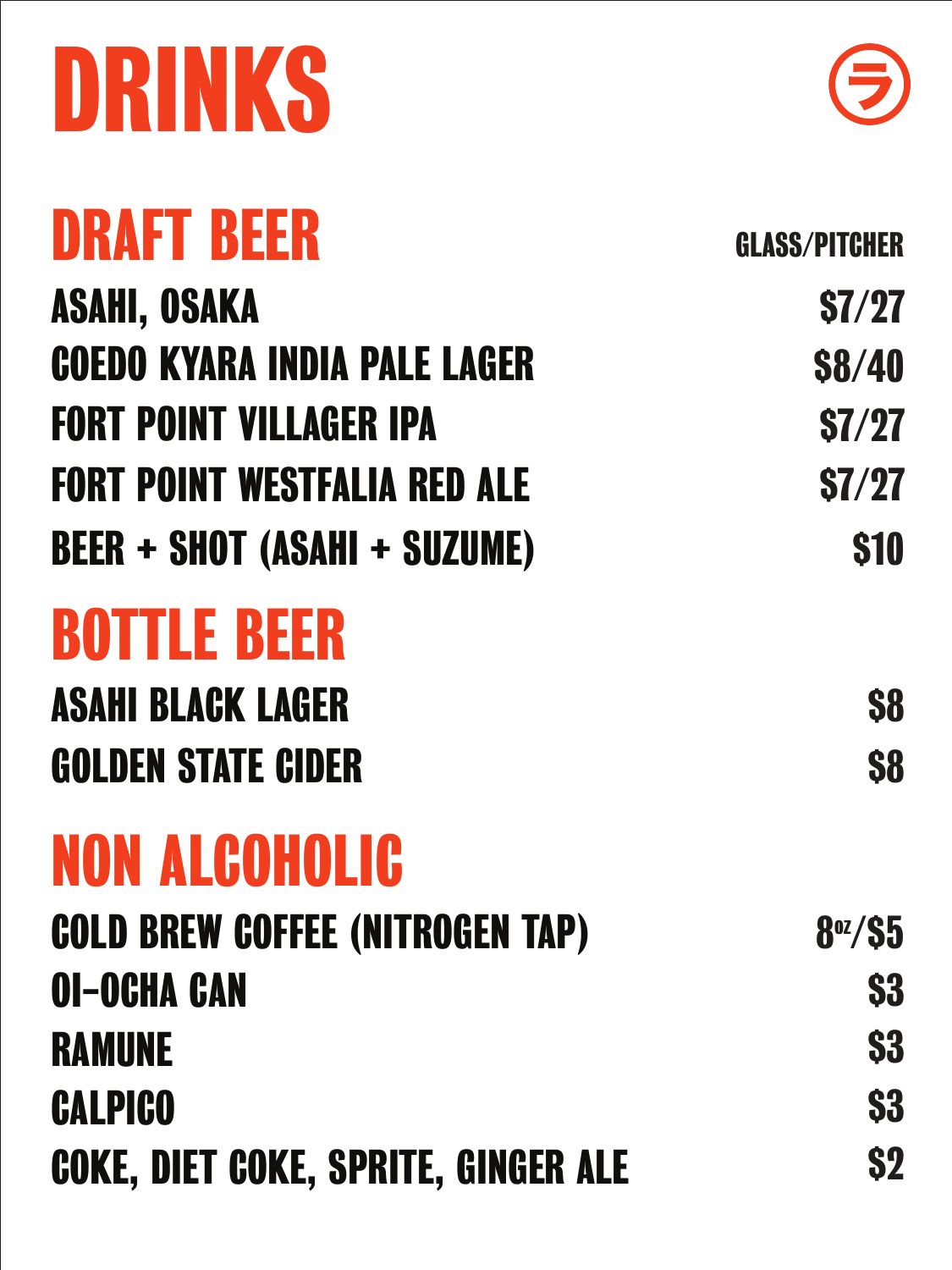

Extra Green Onion Bean Sprouts El Scorcho Miso

Extra Noodles Extra Pickled Bamboo Shoots Jidori Soft-Boiled Egg Extra Chashu Pork Shoulder

## RAMEN ENHANCEMENTS

#### \*For any food aversions, please ask for our allergy matrix

#### Sliced chashu pork, yu choy, bamboo shoots, green onion SHIO (SALT) SPRING RAMEN \$13

#### SHOYU (SOY) SPRING RAMEN Ground chicken, yu choy, bamboo shoots, green onion



#### NANBAN ZUKE RAMEN (COLD) Pickled sardines, jicama, peppers, green onion

\$12

### YASAI SPRING RAMEN (VEGETARIAN)

Watercress, bean sprouts, green onion, black garlic oil

\$12